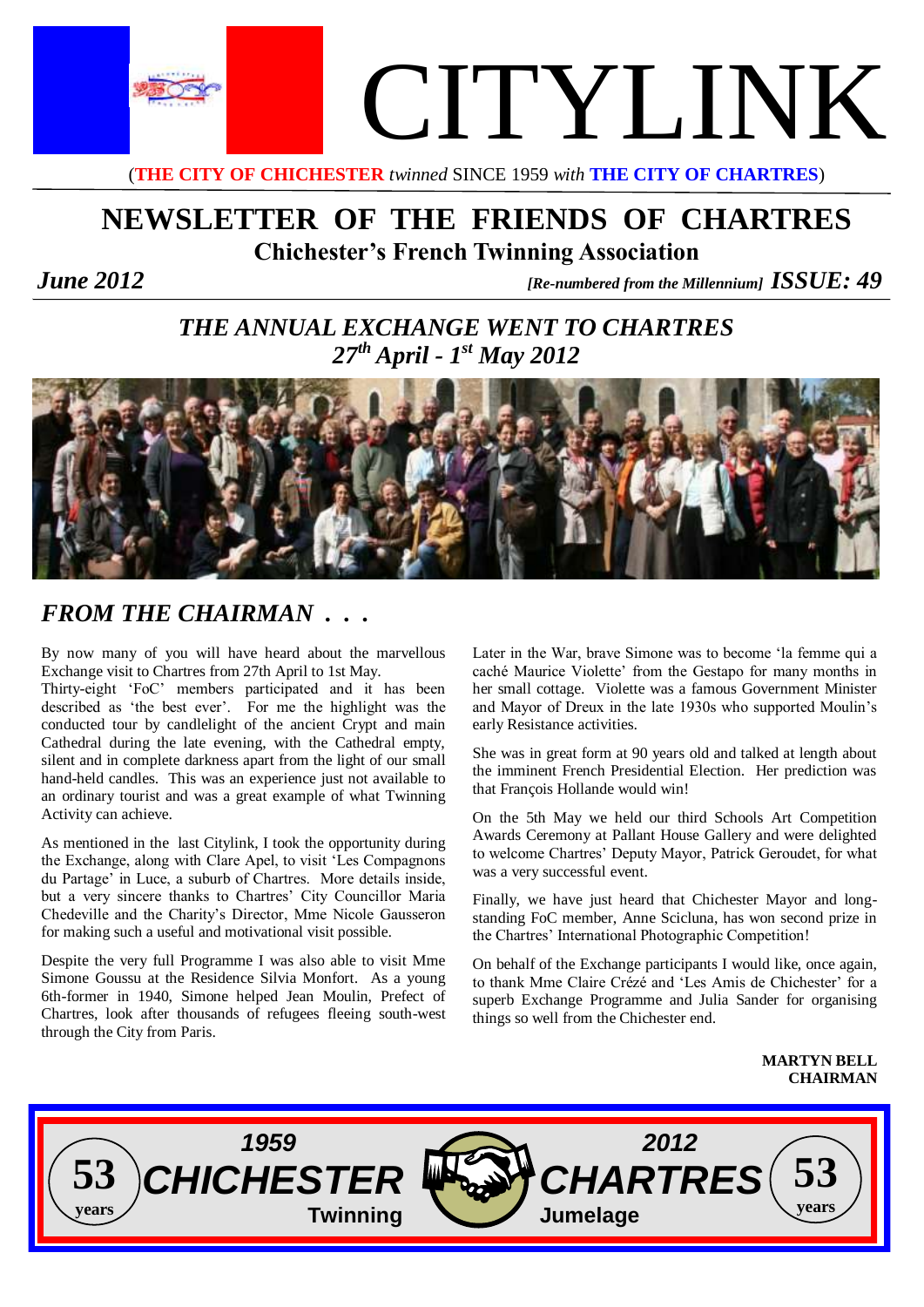#### **PRESIDENT The Right Worshipful the Mayor of Chichester** Councillor Anne Scicluna

### **VICE PRESIDENT**

Diana Taylor

### **OFFICERS & COMMITTEE MEMBERS**

| <b>CHAIRMAN</b>   | Cllr Martyn Bell839704             |  |
|-------------------|------------------------------------|--|
|                   |                                    |  |
|                   |                                    |  |
|                   | HON SECRETARY Margaret Brown783776 |  |
| Emma Heaver778568 | Penelope Johnstone771881           |  |
|                   | $(x \text{3 VACANCIES})$           |  |

#### *(Co-opted)*

| $\cup$ - <i>opieu</i>                                |  |
|------------------------------------------------------|--|
|                                                      |  |
| Iain Shepherd (Chichester Chamber of Commerce)787427 |  |
|                                                      |  |

**CITY COUNCIL REPRESENTATIVES (July 2011 - June 2012)**

Cllr Anne Scicluna.……789065 Cllr Michael Woolley……..789539

### *CATHEDRAL NEWS*

*Chanoine Dominic Aubert (Chartres) attended Bishop John Hind's final service*



On Sunday 29th April 2012 representatives of Chichester Cathedral's twin partners in Europe were present at the Cathedral for the 11 am Sung Eucharist, marking the occasion of the final service taken by Bishop John Hind before his official retirement on the following day. Honorary Canon Dorothea Greiner had travelled from Bayreuth, and Canon Wolfgang Klausnitzer from Bamberg, representing Chichester's church twinnings; joining them at the service was Chanoine Aubert, Dean of Chartres, representing the civic side of the twinning as well as the links between the two cathedrals.

Bishop Hind was introduced to the Chartres twinning as long ago as 1982, when he first came to Chichester as Principal of the Theological College. Shortly after his arrival here the German twinnings were initiated and he was very active in promoting them at that time. He worked closely with Canon Klausnitzer (then Vice Principal of the Seminary in Bamberg) in establishing the very active links between the two Colleges, both of which have sadly closed in more recent years. In 1991 John Hind was



consecrated as Suffragan Bishop of Horsham and then, just two years later, moved on to become the Bishop of Gibraltar in Europe (he is a fluent speaker of a number of European languages). In 2001 he succeeded Bishop Eric Kemp as Bishop of Chichester. Bishop John and his wife Janet have retired to Emsworth, just across the border in the Portsmouth Diocese.

**ALAN THURLOW**

## *CHARTRES' PHOTOGRAPHY COMPETITION 2012:*

### *Chichester wins 2nd place*



Congratulations to our new Mayor, Cllr Anne Scicluna, on scooping up second place in the "Robert Laillet Prize" photographic competition with her entry *"Swarm of bees on a park bench"* which is shown below. Her prize, a special glasswork created by l'Atelier Picol was presented to her by our Chairman, Martyn. She was delighted and this now takes pride of place in the Mayor's Parlour.

'Des Amis des Jumelages de Chartres' had sent an invitation to all amateur photographers in Chartres and its twin towns (Speyer, Chichester, Ravenna, Bethlehem, Evora, Léon and Sakurai) to take part in their second photographic



competition. They received a total of 55 entries, five of which were from Chichester, and the jury selected 20 photographs to be displayed in Collégiale Saint André. These included three from Chichester: Rob Campling's '*Farming in the City'*; Diana Taylor's *'La Chasse au Sanglier est Arrivée'* and, of course, Anne's. Sadly, Ray Brown's *'A kiss in the park'* and Margaret Brown's *'A host of golden daffodils'* were not selected but thanks go to them for supporting Chichester's submission.

The other 17 photos selected for Exhibition included one from Bethlehem; two from each of the following - Eure et Loire, Lujan, and Sakurai; and ten from Ravenna. Members of the Laillet family, together with members of 'Des Amis', were at the Collégiale Saint André when the final results were announced. The Chairman of the Ravenna Commission collected the prizes for First and Third places whilst Claire Crézé received Anne's prize. This was brought to Chichester just in time for Anne's

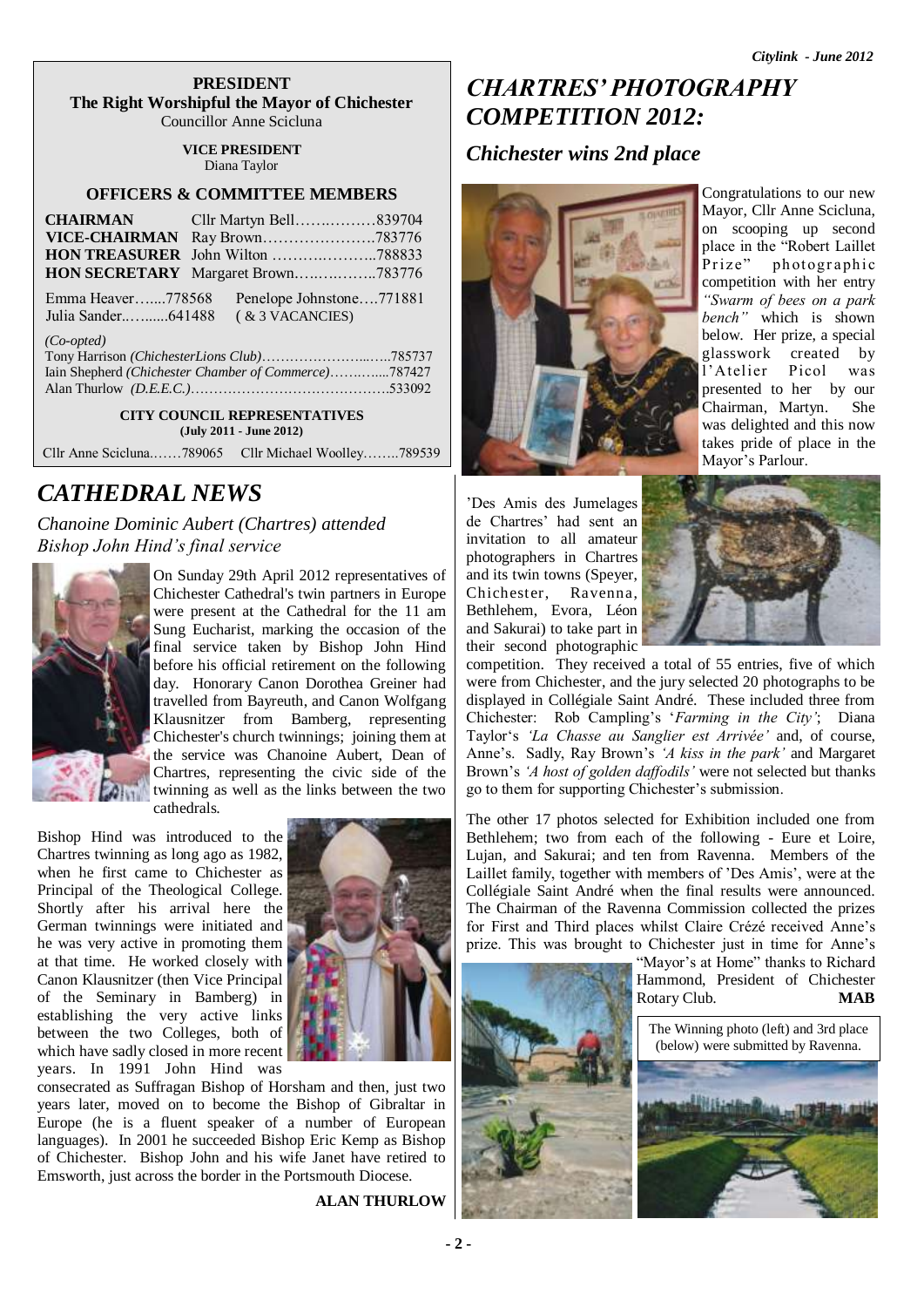*Citylink - June 2012*

### *FRIENDS OF CHARTRES Programme of Events 2012*

| June 1st         | <b>French Film Evening</b><br>'Le Gamin au Vélo' (The Kid with a Bike)<br>Including pre-film glass of wine and canapés<br>(from) 7.30pm at Chichester Cinema at New Park |
|------------------|--------------------------------------------------------------------------------------------------------------------------------------------------------------------------|
| <b>July</b> 12th | Petanque Match to Celebrate 'Bastille Day'                                                                                                                               |
| (Thursday)       | Sadly this has been postponed as Building<br><b>Works at the Canal are not yet completed</b>                                                                             |
| (Thursdav)       | <b>September 27th "Pilgrim Routes across France"</b> by Julia Sander<br>7.30 at St George's Parish Centre,<br>Cleveland Road, Whyke                                      |
|                  | The following events are in the process of being organised<br>(Dates and venues to be advised)                                                                           |
| <b>October</b>   | "Arles, Avignon, Aix-en-Provence, European<br>Cities of Culture"<br>Illustrated talk by Julien Tognetti                                                                  |
| <b>November</b>  | Celebrating 'le Beaujolais Nouveau'                                                                                                                                      |

## *EDITORIAL*

Thank you to all who have contributed to this edition and, as you will see, there has been a lot of activity to report. To do justice to Jose Pound's comprehensive account of her visit to the Atelier Picot Workshop, this will be included in the next edition together with John Wilton's very interesting article about the afternoon Guided Tour of the Cathedral. I've also been promised an article about the Imperial Chapel in Dreux - visited during the 'Free Time' with hosts on the Monday. Any other articles about what you did on that day would be most welcome and I look forward to receiving them.

Two Rotary Clubs have also visited Chartres. Firstly, Harbour Rotary Club's Annual Charity Cycle Ride to Chartres took place over the Bank Holiday weekend - during the first round of voting in the French Presidential elections. More recently, Chichester's City Rotary Club were hosted by members of their 'Twin Club' and, as already mentioned in the previous column, helped us to retrieve Anne's prize. Their programme was very interesting and I hope to receive an article for the next edition.

Having the 'flu' meant Ray and I were not able to travel with the Exchange, which saddened us both. However, we did manage to join Alan Thurlow at the Cathedral for Bishop John's 'farewell' and were also able to say 'bonjour' to Chanoine Aubert.

Our next event is Julia's talk in September, more details of which are on the enclosed flyer. Various members of the committee are working on our future events, details of which will be published in the next edition.

Finally, if you have something to contribute to the next edition I need to receive it by Friday 31st August please. My contact details are on the back page and I look forward to hearing from you.

#### **MARGARET BROWN**

## *THE ANNUAL EXCHANGE WENT TO CHARTRES 27th April - 1 st May 2012*

This year the coach journey to Chartres included crossing the Channel from Newhaven to Dieppe on the Transmanche Ferry a sister company of LD Lines Ferries. On arrival in Chartres the following programme, which had been prepared by our French counterparts, was revealed.

|                                      | Friday<br>Arrive in Chartres - evening with hosts.                                                                                                                                                                                                      |
|--------------------------------------|---------------------------------------------------------------------------------------------------------------------------------------------------------------------------------------------------------------------------------------------------------|
|                                      | - a selection of activities including:<br><b>Saturday</b><br>Macaroon Making - a 'Hands-on' experience                                                                                                                                                  |
|                                      | Trip around the Old City in Chartres' Little Train                                                                                                                                                                                                      |
|                                      | Visit to Master Glass Maker, Denis Picot                                                                                                                                                                                                                |
|                                      | Visit to Micro-Brewery of Vincent Crosnier                                                                                                                                                                                                              |
|                                      | A Civic Reception in the Salon of Hôtel Montescot (Mairie)<br>Patrick Geroudet, representing the Mayor, together with City<br>Councillors Isabelle Vincent & Marie Chedeville plus Yves<br>Bastide, Chairman of Friends of Twinnings, and Claire Crézé. |
|                                      | During the afternoon there was also a guided tour of the<br>restorations taking place in Chartres Cathedral.                                                                                                                                            |
|                                      | Evening - Dinner Dance at the 'Hippodrome' restaurant<br>(in Chartres' Race Course)                                                                                                                                                                     |
|                                      | <b>Sunday</b> Ceremony of Remembrance - Monument Jean Moulin                                                                                                                                                                                            |
| $\mathbf{r}$<br>ŗ<br>ŗ               | Wreath laying by Prefect of Eure et Loir, Mayor of Chartres'<br>representatives and the Mayor of Chichester, Cllr Tony French,<br>who laid a Poppy Wreath.                                                                                              |
| l<br>$\cdot$                         | Followed by a procession to the Cathedral for a service.                                                                                                                                                                                                |
| $\ddot{\phantom{0}}$<br>f            | Afternoon - Horse Racing at Chartres' Hippodrome                                                                                                                                                                                                        |
|                                      | Joint Committee Meeting in Abbey St Brice                                                                                                                                                                                                               |
| ľ                                    | Visit to Chartres Cathedral Crypt - by candlelight.                                                                                                                                                                                                     |
| $\frac{1}{2}$                        | <b>Monday</b><br>Free Time with hosts                                                                                                                                                                                                                   |
| ,                                    | Morning - Leave Chartres for the return journey home.<br>Tuesday                                                                                                                                                                                        |
| $\mathbf{C}$<br>l                    | On the return journey Julia Sander asked some of our members<br>to write about the activities in which they participated and these<br>reports are shown in the centre pages. The accompanying                                                           |
| $\ddot{\phantom{0}}$<br>$\mathbf{C}$ | photos are a combination of those from Jim & Diana Payne $+$<br>their host François Remy, John Wilton, Julia Sander and lots<br>taken by the French 'Twinners' (with thanks to the help of<br>Claire Crézé in collecting these).                        |
| ı                                    | Claire has asked us to let you know about a 'blog' site which<br>she and Jean-Paul Hernandez have created using some of these                                                                                                                           |

text is in French. **Next year's Exchange dates are: Friday 3rd to Tuesday 7th May 2012**

photos. It can be reached at www.cctwin28.blogspot.fr and the

when we will host our Friends from Chartres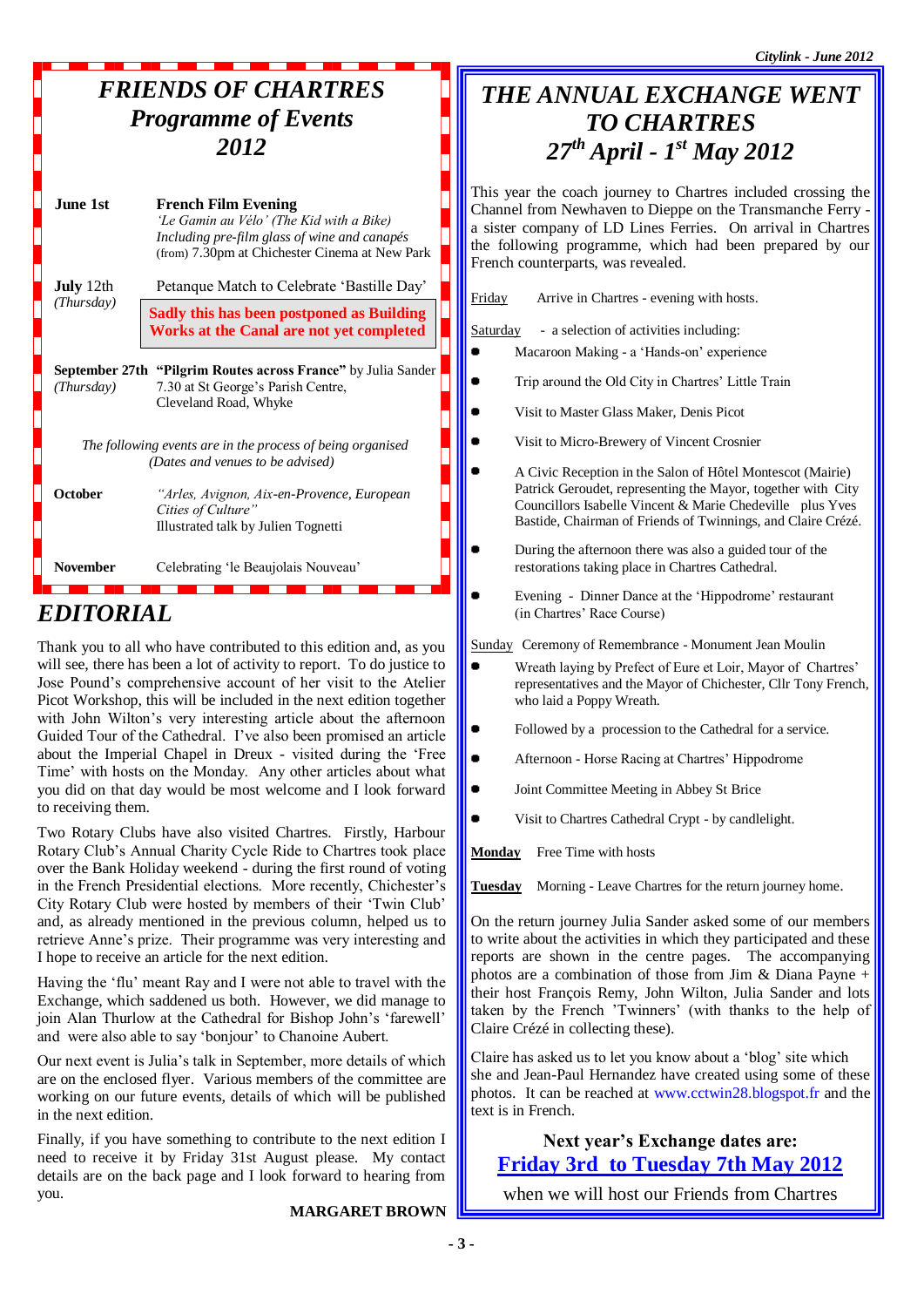





## *BREWERY VISIT*

After lunch on the Saturday we were given the choice either to make macaroons or visit the brewery of Chandres, so you can guess where most people went! Vincent Crosnier, the eldest son of a farmer from Beauce told us how he got started. He soon understood that two families could not make a good living if they just produced cereals on their farm, and that he had to get an alternative source of income. It was during a training course in Lorraine where he was studying micro organisms that occur in the various stages of the brewing process that he noticed that all the conditions for the creation of brewing were present on the farm.

Thanks to several springs, water was abundant and cereals were already being produced on their farm. So in 2005 he started brewing on a small scale and the success that he encountered encouraged him. He was lucky enough to buy a large amount of vats and other brewing equipment second hand which interestingly was made in England. He still works on the farm but the brewery is his main interest nowadays.

Whilst his brewing process follows that traditional formula with hops and yeast he has added some ideas of his own. Cereals are added to malted barley to give a lighter flavour to the beer and sometimes flowers or fruits are added which gives his red beer its colour. After the various stages of boiling, filtering and fermenting, the beer is put into bottles and a little sugar added to carbonate the beer. He said that the whole process from start to finish takes 2 months.

Apart from his red beer, he produces six other types. His Ambre Myrte has a spiced flavour as does his Cuvée de Nöel which of course he only makes at Christmas time. He has 2 pale beers which he calls Blanche and Blonde Ale and two Bière de Garde varieties, Brune and Rousse. And, of course, as you would expect, he then invited us all to sample the various varieties accompanied by some tasty nibbles that his wife produced.

#### **GRAHAM POUND**

# *MACAROON MAKING*

We arrived in l'Ilôt Delices' classroom (first floor of the prestigious "Maison du Saumon" above Chartres' Tourist Office) to learn the sticky art of producing macaroons. First task was cleaning hands and donning plastic aprons under the supervision of our tutors. We then divided into three groups of six each at a table with the measured ingredients set out.

All took turns at each stage. First mixing the sugar, ground almonds and other dry ingredients. followed by beating the egg-whites to a stiff consistency. Fortunately electric beaters were provided. After combining the eggs and powdered ingredients came the tricky, sticky bit: piping the mix onto baking trays to form about fifty neat little discs for each table. Fortunately the tutors were at hand to explain the technique. The discs were baked and meanwhile we prepared a chocolate mix which again was piped to cement pairs of the disks together to form the final product, the macaroons.

The final stage, quality control, was of course quite crucial. And yes, they tasted great!



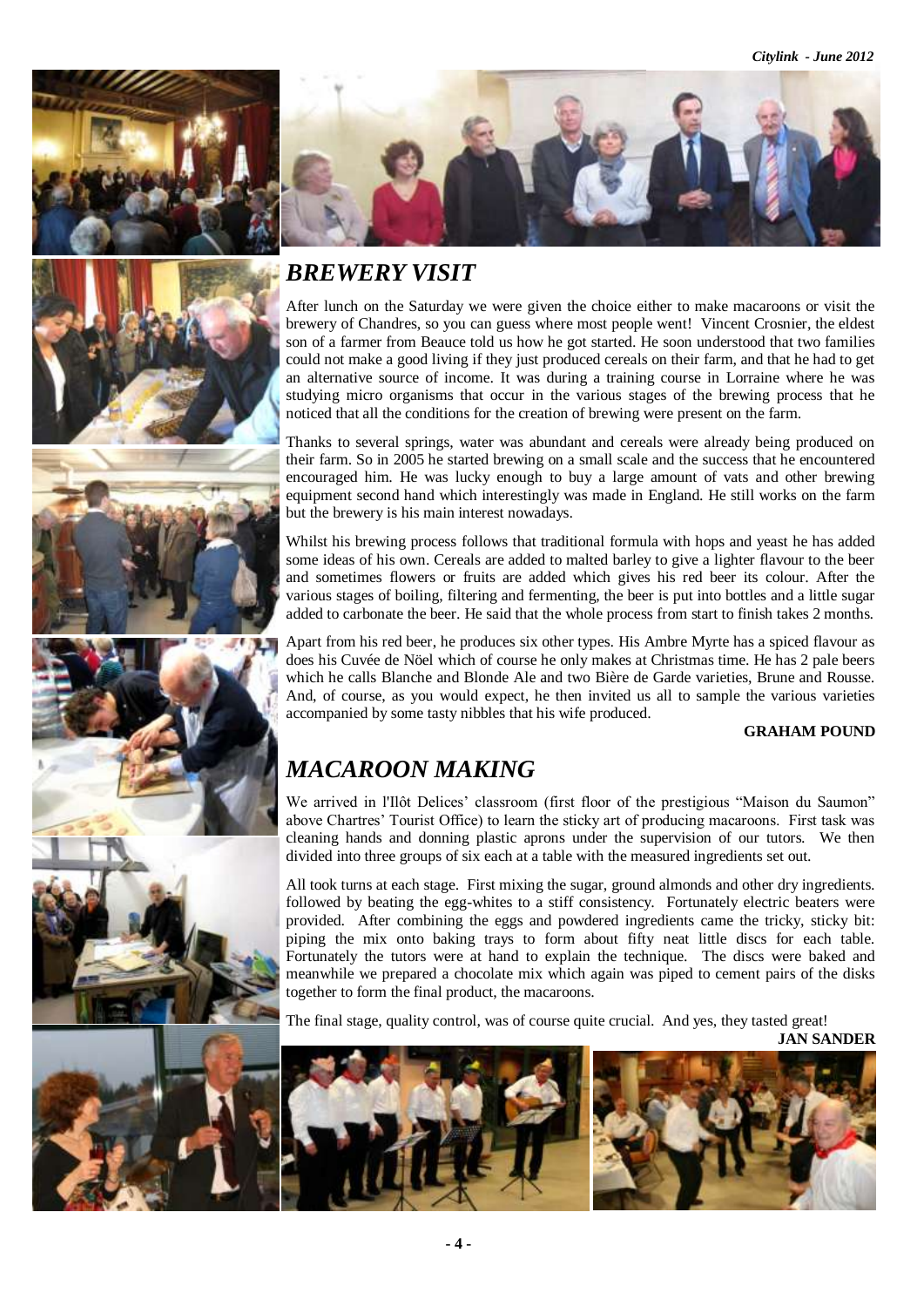*Citylink - June 2012*



## *THE CRYPT BY CANDLELIGHT*

It's the only event in our wonderful programme in Chartres with no photographic record and yet it was for most of us one of the most memorable and powerful experiences of our lives. At 10.00pm on the Sunday evening, the great doors of the crypt were opened for us and we made our way down into the depths below the cathedral. Here we were given tapers, which were to be our only light as we followed the ancient walkway in the steps of generations of pilgrims.

Our excellent guide evoked for us the awe felt by those arriving at the cathedral centuries ago, after many days on the road. The sheer size of the edifice must have been overwhelming, as buildings of more than one storey were rare in the Middle Ages.

The journey through the crypt formed part of the pilgrimage, starting at the west end of the cathedral, walking up the north side and passing under the great altar before heading back along the south side. At the end of their journey, the devout pilgrims emerged into the glorious Baptistery, where they were baptised and cleansed of all their sins.

The high point of the visit was the moment when we emerged, still clutching our tapers like pilgrims in the past, in the cathedral itself, miraculously clear of the usual milling crowds. We could dimly make out the pillars supporting the cathedral, soaring above us like an avenue of tall trees. The atmosphere was peaceful, welcoming and deeply spiritual. To our amazement and delight, our guide launched into plainsong, which rang out around the vaults and pillars.

Then there was time for quiet reflection, deep in our own thoughts, feeling privileged to have been granted this extraordinary experience before returning to the outside world.

**JULIA SANDER**

# *DINNER DANCE . . . with Cabaret*

Somehow the French always find a way to make an event special. This year we visited the Hippodrome Restaurant at the Horse Racing Stadium. Nicely set out with plenty of space and of course good French food and wine. A toast to the Twinning and some very short speeches was followed by "God save the Queen", not sure who started that singing but of course it had to be followed, good naturedly, by the Marseilles.

Dancing to some easy to follow popular music quickly saw the floor filled with people. An announcement then produced six Frenchmen to entertain us with English songs. *'If You're Happy, Clap Your Hands', 'Old MacDonald's Farm'* - and the '*Chicken Song'*, fronted by a man dressed in a full length Yellow Chicken suit (François!) Dancing then continued to a late hour and we retired, quite exhausted, to prepare for another exciting Chartres' day.

Next year we entertain the French - could we practise some French songs? (Might be easier to cheat and pay someone!) I understand their 'training' was helped by generous helpings of Whisky. Could that be a temptation for some brave Chichester singers? I will provide the first bottle.

### **JIM PAYNE**

A short video clip of the singers is available from Diana Payne on the internet at chipayne@tiscali.co.uk







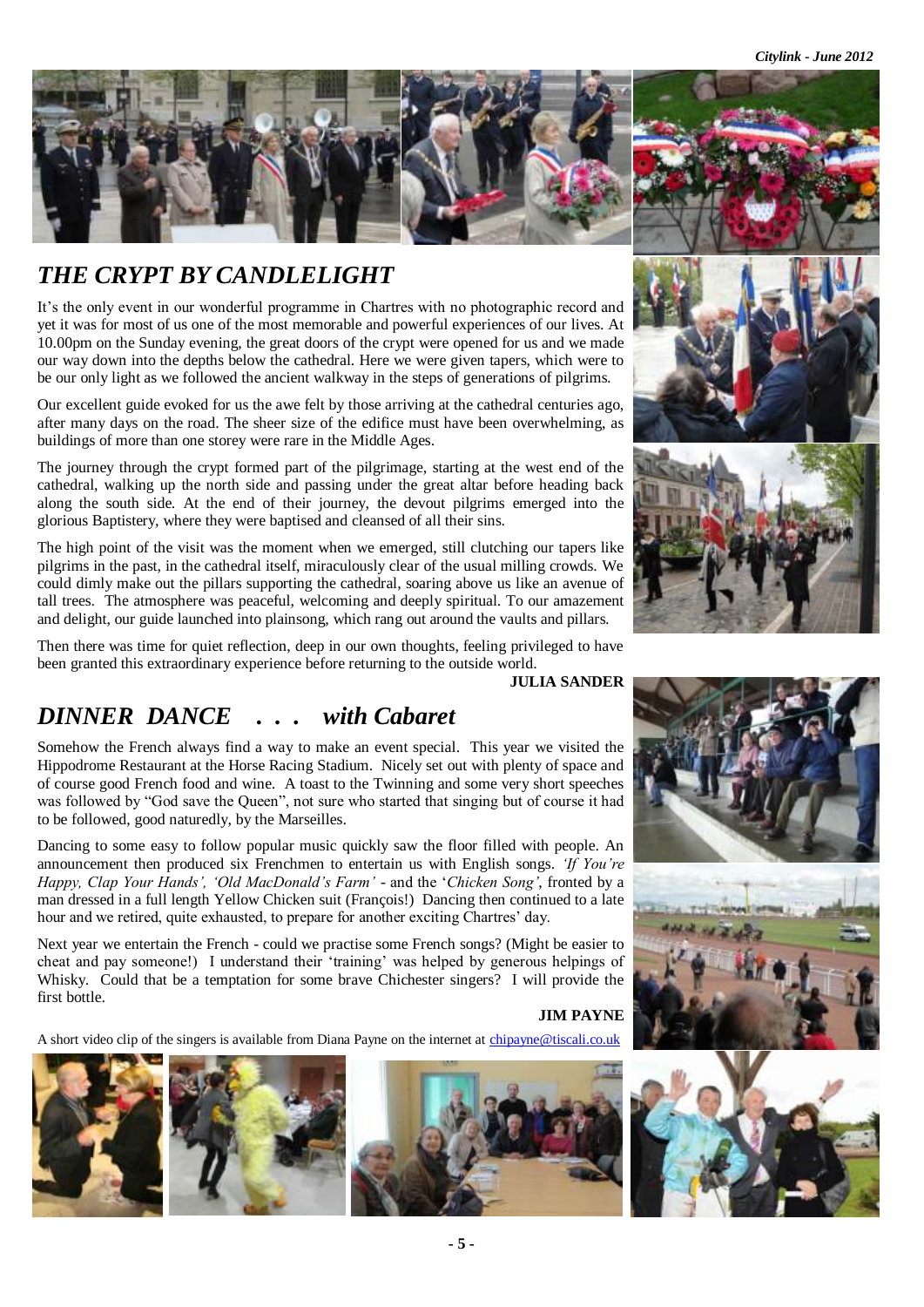

*Claire & Isabelle with Sarah Hunter (Art Co-ordinator) and Mr Fleming, Headteacher of Kingsham Primary School; Isabelle & Valerie with Emma Raynsford at Parklands Community Primary School; with Mrs Carvell (Head of Languages) and Mr Cannell, Headmaster at The Prebendal School*

Just before Christmas the Headteacher of Jessie Younghusband School, Mrs Patrick, informed me that the *new* Headteacher at Chartres' l'école du Grand Jardin, Mme Bonnin, had accepted her invitation to visit JYS. The pupils of these two schools have been enjoying correspondence links since 2008/9, with thanks to Mrs Meyer (who is teacher of French at JYS) and Mme Bonnin (at that time teacher of English at Grand Jardin), which had been strengthened by our Schools Art Competition. Valérie Bonnin proposed a further strengthening of the link with visits to Chichester and Chartres by pupils of these two schools and the purpose of this invitation was to investigate this proposal.

Eventually it was confirmed that Valérie would be accompanied by Claire Crézé and Cllr Isabelle Vincent (+ son Joseph) arriving by Le Havre/Portsmouth ferry on the evening of Monday 23rd April and returning on the overnight ferry 48 hours later. Our schools were on holiday when this confirmation arrived - but on their return a meaningful Programme was produced for this small 'delegation' whilst Mrs Patrick organised Valerie's visit to JYS.

On the Tuesday morning Valérie went to JYS with her host, Mrs Patrick, whilst Claire, Isabelle + Joseph - who slept at Jose  $\&$ Graham Pound's - came to my home where I was able to explain the programme and discuss with them the 'links' put forward in July 2011. Towards the end of last year's summer term Claire asked if we could find some more schools to link with Chartres' schools. It was a tough order but we managed to do it and last September more schools started their 'links'. By Christmas it was evident that only one of these was continuing to develop and theis visit was an ideal opportunity for us all to look into this.

Our first visit was to Kingsham Primary School where Sarah Hunter introduced pupils who were working on their entry for our Schools Art Competition. She then showed us around the school and it was a privilege to go into the classrooms where the teachers and pupils were working. Headteacher, Mr Fleming, was disappointed that the link with l'école Maurice de Vlaminck had floundered but was keen to re-establish this using a crosscurricular approach, which was very encouraging for our visitors.

After lunch (prepared by my husband, Ray) Valerie joined us at Parklands where Emma Raynsford conducted the 'Grand Tour'. As previously reported, their link with l'école Jules Ferry was successful and we saw a part of their entry to our Competition. Like last year, several classes had been involved in this project including many pupils of different ages.

Prebendal and l'école Guéry are private schools located very near their respective cathedrals. The Headmaster, Mr Cannell, and his Deputy, Mrs Carvell, had prepared new proposals to establish email links. These were discussed and clarified with our visitors and we now wait with the hope of a positive reply from the French school. Mr Cannell then took us to the Cathedral's choir school which is accessed by a circular stone stairwell within a tower. We saw, and heard, the choristers practising for a live BBC performance the next day. This was indeed a very special treat which was appreciated by our guests who then completed a short tour of the Cathedral before leaving for the shops.

Other committee members joined us at The Nags hostelry in St Pancras for a relaxed evening meal comprising a typical English Carvery - and pudding, of course! Our guests liked the ambiance of this typical English pub/restaurant and it was a most enjoyable evening with lots of conversations taking place.

Mrs Patrick invited Isabelle and Claire to visit JYS early the next morning whilst Valérie completed her 'programme' by visiting St Anthony's Special school. At 11am we arrived at the Council House to meet the Mayor, Tony French, and his Deputy Mayor, Anne Scicluna, who gave our visitors a very informed tour of this historic building, finishing in the Mayor's Parlour.

Next on the programme was Pallant House, for Valerie to deliver her school's artwork. Unfortunately we were not able to meet Marc Steene as he was in Belgium, but Isabelle and Valérie took advantage of being able to look at the Exhibitions in the Gallery. And finally *'shopping time'* before catching the over-night ferry from Portsmouth.

A rather short but very worthwhile visit, with much achieved.

#### **MARGARET BROWN**



*English hospitality at 'The Nags' with some of the Friends of Chartres' committee*

*Tour of the Council House "in style" with the Mayor, Tony French, and Deputy Mayor, Anne Scicluna dressed in their 'official' robes.*

*The French entry for our Schools Art Competition arrives at Pallant House Gallery*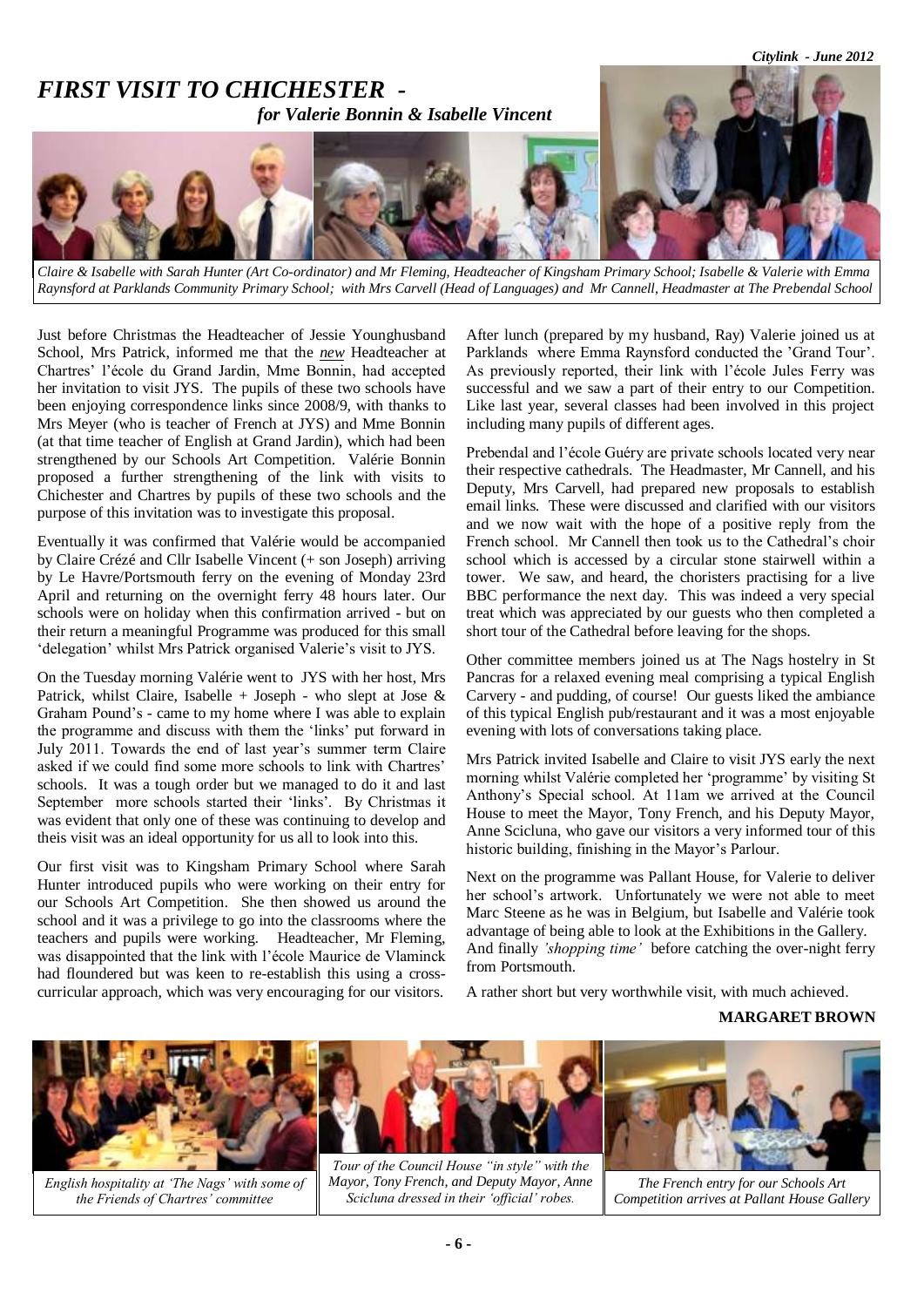*Citylink - June 2012*

### *SCHOOLS ARTS AWARDS 2012* "A Tale of Twinned Cities": *Chapter 2 - Textiles*

Saturday 5th May and the Lecture Room on the first floor of Pallant House Gallery was filled with children, teachers, parents/family members, sponsors and specially invited guests, all of whom were eagerly waiting for the results of this year's Annual Schools Arts Competition. Director of the Gallery, Stefan van Raay, opened the proceedings with words of

welcome, and paid a special thanks to the councils who had provided grants and also to the sponsors.

FoC's Secretary, Margaret Brown explained the background to the competition. In September 2007 the Mayor of Chichester (at that time her husband, Ray) was invited by the Mayor of Chartres to their Fête de la Lumière. Whilst there Patrick Geroudet told them about an 'Exhibition' he thought would interest our schools. Ray agreed to receive these photos of 'Picassiette' and 2 months later when the Chartres' Mayor came to help Ray switch on the Christmas Lights they were brought to Chichester, initially stored in the Mayor's Parlour and later in Pallant House - thanks to Stefan. 'Picassiette' is an example of naïve art and Marc Steene, Head of Learning, thought to use this for our first Art competition, which we launched in May 2009 as part of a year of celebration to mark the City's 50th Anniversary of Twinning with Chartres. At the Awards presentations - end of September four local schools had completed their projects. Since then the competition has gone from strength to strength - this year entries were received from one French and eleven local schools.

After Lin Chaplin, former Headteacher, thanked the committee and Pallant House Gallery and introduced Textile Artist, Sharon Kearley, Stefan spoke about this year's competition, the focus of which was 'Textiles', inspired by the Piper Tapestry which was made in France and is displayed in Chichester Cathedral. He informed us that the judges had a challenging task as *"the work received was so incredible"* and he thanked his fellow Jury members before announcing the winners, starting with French entry from l'école du Grand Jardin. Deputy Mayor of Chartres, Patrick Geroudet*,* received the trophy and framed certificate for



*The Judging Panel comprised: Marc Steene, Stefan van Raay, Lin Chaplin, Ray Brown & Natalie Franklin*

west

that school, then expressed thanks to all and extended an invitation for this year's Exhibition to be displayed in Chartres.

**HOUSE** 

**GALLERY** 



*(above) Winners: Lavant House School (First place) (below) Highly Commended: Bosham Primary School (2nd Place)* 



Then to Chichester's entries. Lavant House was 'The Winner' and The Mayor, Cllr Tony French, and Monsieur Geroudet, presented the Trophy (held for one

year) and Certificate (to keep). The pupils' prize was a Weaving Workshop to be held in Pallant House two weeks later. Second place went to Bosham Primary School, with a Workshop for their pupils (as above) and their Certificate was endorsed 'Highly Commended'. Parklands Community and West Dean Primary schools shared Third place and their Certificates were endorsed 'Commended'. The Mayor then presented Certificates to each of the other schools whilst Chartres' Deputy Mayor gave them a book about Chartres, amidst well-deserved applause.

The children felt very special that their artwork was on display in this very prestigious location and the Exhibition would continue throughout May but with a selection of entries. Some entries



were very large, limiting available wall space, whilst others comprised several pieces of artwork and after the 'Awards' weekend the tables and easels used for displaying would not be available.

We now wait for confirmation of the dates for the Exhibition to be displayed in France and, with the help of Chichester Lions Club, we look forward to taking it there. Congratulations to all Schools.

*Patrick Geroudet Deputy Mayor Chartres* *below l-r: "Commended" (Joint 3rd place) West Dean and Parklands Primary Schools*